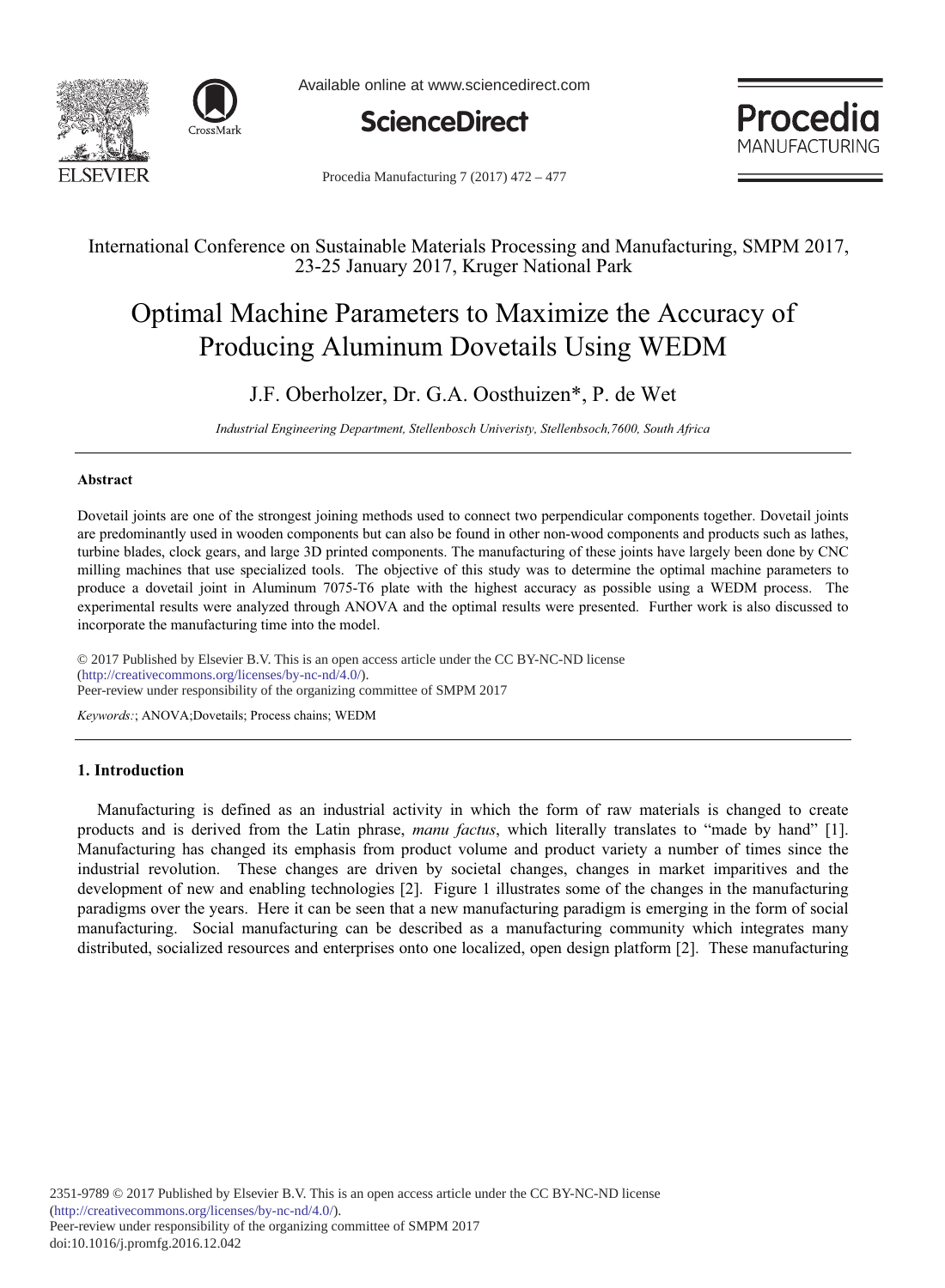clusters allow organizations to tap into personal and social networking relationships which provides added value to all of the parties in question [3].

Certain challenges rose as the advancement of materials have brought with it the need for modern manufacturing techniques with the ability to produce complex shapes from non-traditional materials. Non-conventional machining processes such as electrical discharge machining (EDM), electrochemical machining, laser machining and ultrasonic machining have answered many of these challenges [5]. The electrical discharge machining process uses an electrode submerged in a dielectric to create electrical sparks between the workpiece surface and the electrode. This



Figure 1: Changes in Manufacturing Paradigms with Regards to Economics of Scale and Scope [4].

process removes the workpiece material by means of melting and erosion [9]. This process is widely used in the machining of hard metals and alloys in both the aerospace and tool and die industries [6].

A unique adaptation of the EDM process is wire electrical discharge machining (WEDM), and is used to manufacture complex parts with intricate shapes and profiles [7]. The WEDM process utilizes a thin wire electrode that is constantly feeding through the workpiece by a microprocessor and kept under tension using a mechanical tensioning device while submerged in a bath filled with dielectric fluid. A series of discrete sparks between the workpiece and the wire then erodes the material from the part producing exceptionally high dimensional accuracy with a good surface finish [8]. The wire thickness ranges from  $0.02$  to  $0.33$  mm in diameter and is usually plain brass, zinc coated brass or coated steel wires [9]. The microprocessor maintains a gap varying from 0.025 to 0.05mm between the wire and the workpiece [7].

This paper serves as a capability study for a WEDM machine to produce accurate dovetail joints from 7075-T6 aluminium plate. Three different dovetail sizes were compared to three different surface roughness values of the WEDM machine and the data was analysed using a two-factor factorial design of experiments (DOE).

#### 2. Research Methodology

This paper will provide insight into the feasibility of using a WEDM process to create accurate dovetail joints with the required tolerances to achieve a sliding fit with interference. A plate size of 110 mm x 8 mm x was used and the dovetails were cut along the entire length of the plate. Figure 2 illustrates the process chain that was used to manufacture the dovetails.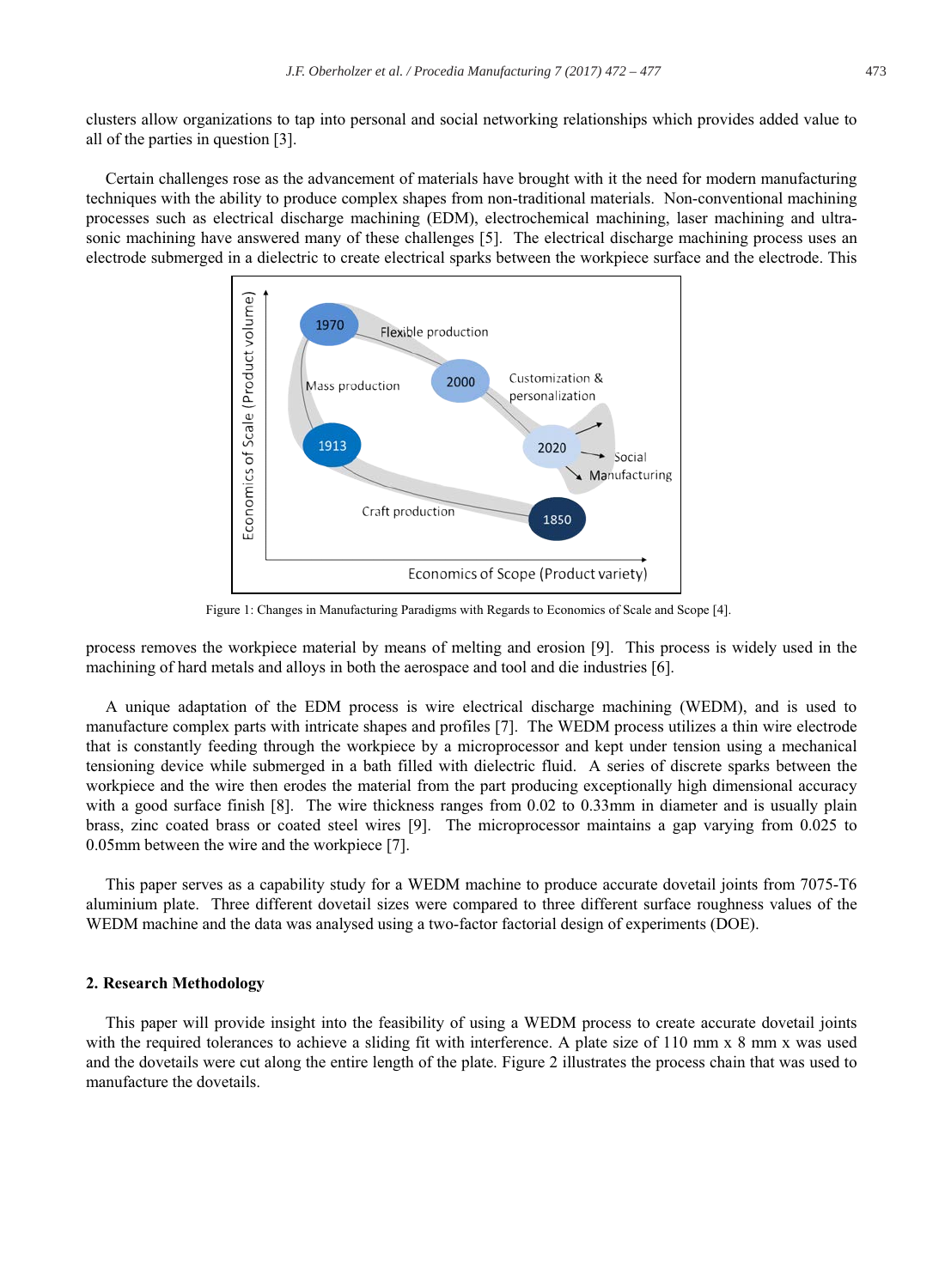

Figure 2: Process chain that was used to manufacture the dovetails using a WEDM machine.

After the CAD designs were completed for each of the dovetail sizes, the files were exported to the WEDM machine for manufacture. Setting up the plate in the machine was a tedious process. It was of high importance to secure the plate perfectly perpendicular to the wire as to ensure a straight cut throughout the length of the plate. Once the plate was in place, the designs were loaded and the manufacturing process was initiated. Each of the three sizes were cut with each of the different surface roughness (Ra) values to ensure that the optimal data was acquired for the factorial design. Table 1 below illustrates how the different factors were combined during the WEDM experiment. A coordinate measuring machine (CMM) was used to determine the final geometry of the manufactured parts and this data was analysed through the use of a two-factor factorial design of experiments.

Table 1: Illustration of how the different factors of size and Ra were combined during the experiment

|      |        |   |     | Ra Value |      |  |  |  |
|------|--------|---|-----|----------|------|--|--|--|
|      |        |   | Low | Medium   | High |  |  |  |
|      |        |   | 0   |          | 2    |  |  |  |
| Size | Small  | 0 | 00  | 01       | 02   |  |  |  |
|      | Medium |   | 10  | 11       | 12   |  |  |  |
|      | Large  | 2 | 20  | 21       | 22   |  |  |  |

#### 3. Experimental Setup and Design

After the completion of the cutting process, the parts were transferred to the reverse engineering laboratory to measure how closely the actual part measurements resembled that of the theoretical values. It was decided to use the CMM machine to plot a profile around the dovetail at three places, as to accurately resemble the full profile of the entire part and not just at one point. These coordinate plots were then measured to determine the average tail width and the average tail depth respectively. The coordinate measuring machine that was used to gather the data is a Mitutoyo Bright Apex 710 with an accuracy of  $\pm 5\mu$ m. The machine is fitted with a Renishaw PH10M swivel head and a TP2 touch trigger system. The probe consisted of a 10mm staff connected to a 0.5mm diameter tip. The CMM machine was programmed to set a coordinate system for each part when it was measured. This ensured repeatability of the measuring method that was used and minimized the human error on the output without having to use a jig to keep the parts in place. The program used a plane and line system to locate the part and determine its orientation, before the measurement process was initiated. Each part has a length of 110mm and the three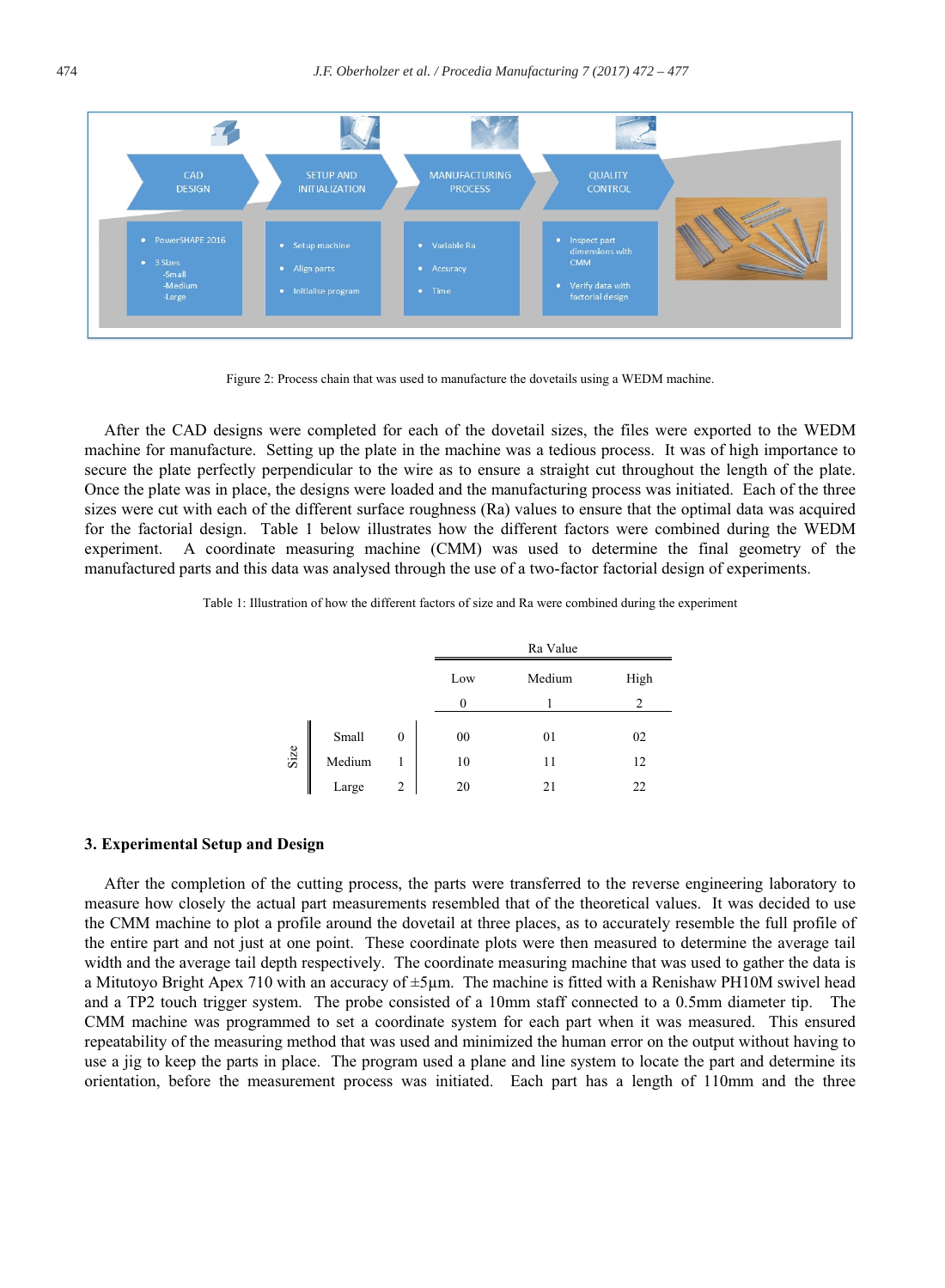measurements were taken in the middle and 20mm from each end point, as indicated in Figure 3a. Figure 3b is a representation of one of the coordinate plots obtained by the CMM machine.



Figure 3: a) Positions at which the dovetails were measured by the CMM; b) Coordinate plots obtained by the CMM at one of the measurement points.

Once the measurements were completed, the accuracy of each part was calculated as a fraction of the total deviation from the theoretical size, as seen in Equation 1, where  $\pi$  is the theoretical size and  $\alpha$  is the actual measurements.

$$
A = 1 - \frac{\pi - \alpha}{\pi} \tag{1}
$$

A 2-factorial interaction model was developed to test the validity of the data with the use of Design Expert 10.0.03 software. The proposed relationship between the interaction of the surface roughness and the part size is described in Equation 2, where y is the response variable,  $x_1$  is the change in part size,  $x_2$  is the change in surface roughness,  $\varepsilon$  is the experimental errors and  $\beta_0$ ,  $\beta_1$ ,  $\beta_2$ , and  $\beta_3$  are the model parameters to be estimated.

$$
y = \beta_0 + \beta_1 x_1 + \beta_2 x_2 + \beta_3 x_1 x_2 + \varepsilon
$$
 (2)

### 4. Experimental Results and Discussion

The postulated model for accuracy based on the measurements of the 9 parts is:

$$
y = 0.99036 + 7.17 \times 10^{-4} x_1 - 4.5 \times 10^{-3} x_2 + 7.57 \times 10^{-4} x_1 x_2 \tag{3}
$$

The ANOVA analysis of the model is displayed in Table 2. Here the model F-value of 13.07 implies that the model is significant with only a 0.84% chance that an F-value of this size could occur due to noise. All values of "Prob  $>$  F" that are less than 1.05 indicates that the model terms are significant. In this case, the part size A, the surface roughness B, and the interaction between the two AB are significant.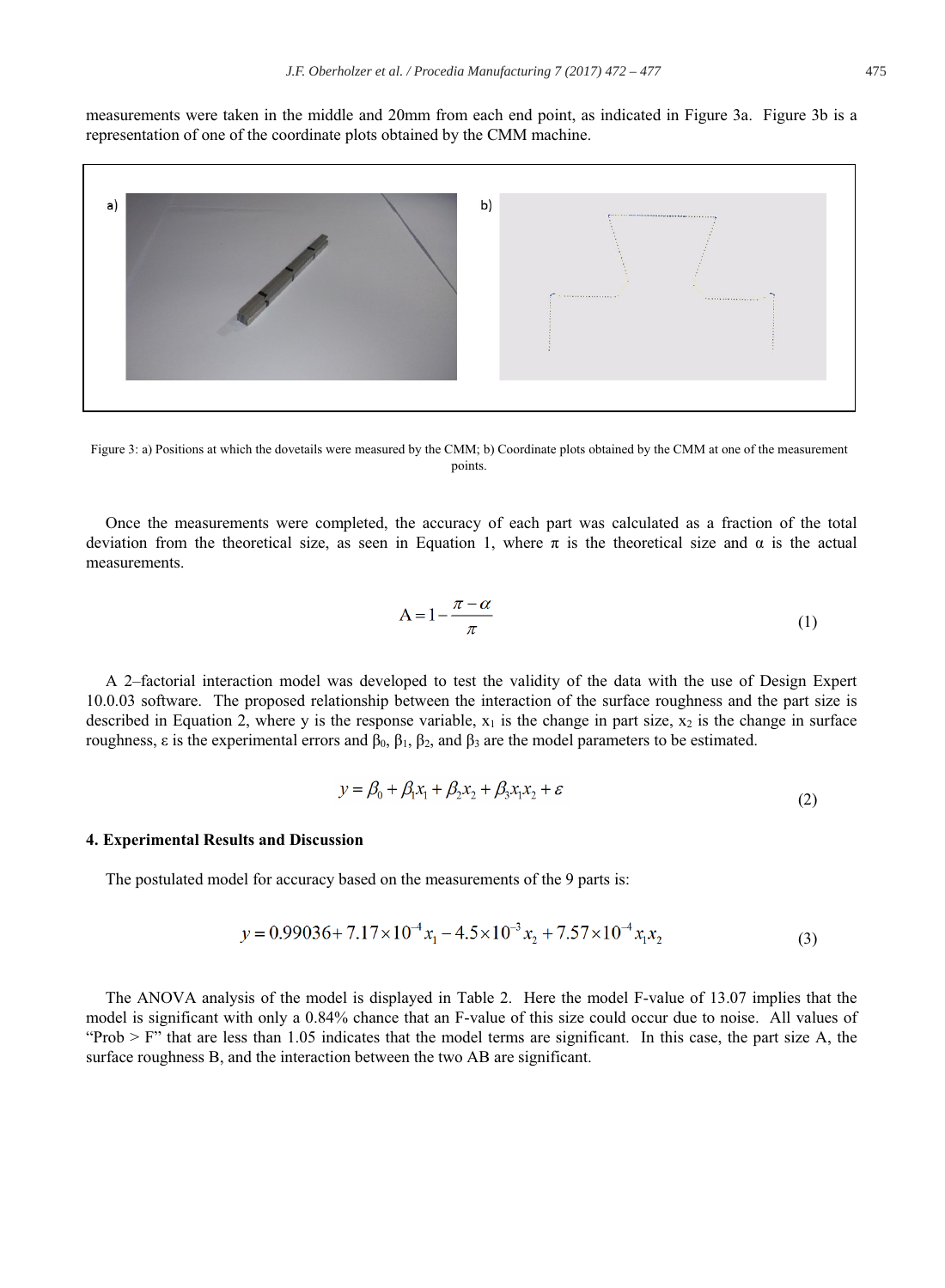| Source     | Sum of Squares | df | Mean Square | F-Value     | $p-Value$ Prob $>$ F |             |
|------------|----------------|----|-------------|-------------|----------------------|-------------|
| Model      | 0.000274114    | 3  | 9.13712E-05 | 13.0697426  | 0.008401261          | significant |
| A-Size     | 0.000169939    |    | 0.000169939 | 24.30806743 | 0.00435839           |             |
| $B$ -Ra    | 8.61811E-05    |    | 8.61811E-05 | 12.32735054 | 0.017081815          |             |
| AB         | 5.73591E-05    |    | 5.73591E-05 | 8.204654019 | 0.035225558          |             |
| Residual   | 3.49552E-05    | 5  | 6.99105E-06 |             |                      |             |
| Corr Total | 0.000309069    | 8  |             |             |                      |             |

#### Table 2: ANOVA table for response surface 2-FI model

The normal probability plot of the studentized residuals can be seen in Figure 4a, and it clearly indicates the normality of the residuals as the data points tend to follow a linear equation. Figure 4b displays the results of the model in a 3D plot. Here it is seen that the surface roughness has little effect on the accuracy if the part size is large compared to the significant effect is has when the part size is small.



Figure 4a) Normal probability plot of studentized residuals; b) 3D plot of the results of the model.

# 5. Conclusion

To achieve the highest part accuracy when manufacturing dovetails using a WEDM process, it can be observed that the best results were achieved with larger part sizes and smaller surface roughness value. The interaction plot between the surface roughness and the part size can be seen in Figure 4b. It is important to note that all of the experimental results falls within the 95% CI confidence band. This is an indication that the model can accurately predict what the accuracy would be, should any of the parameters change.

Even though this model provides a good representation of the influence that the part size and the surface roughness has on the accuracy, further work should be done to investigate the effects that these parameters will have on the manufacturing time. Once this is done, it will be beneficial to develop a model that will incorporate both these response variables and determine the optimal combination of surface roughness and dovetail size to produce the most accurate part in the shortest time.